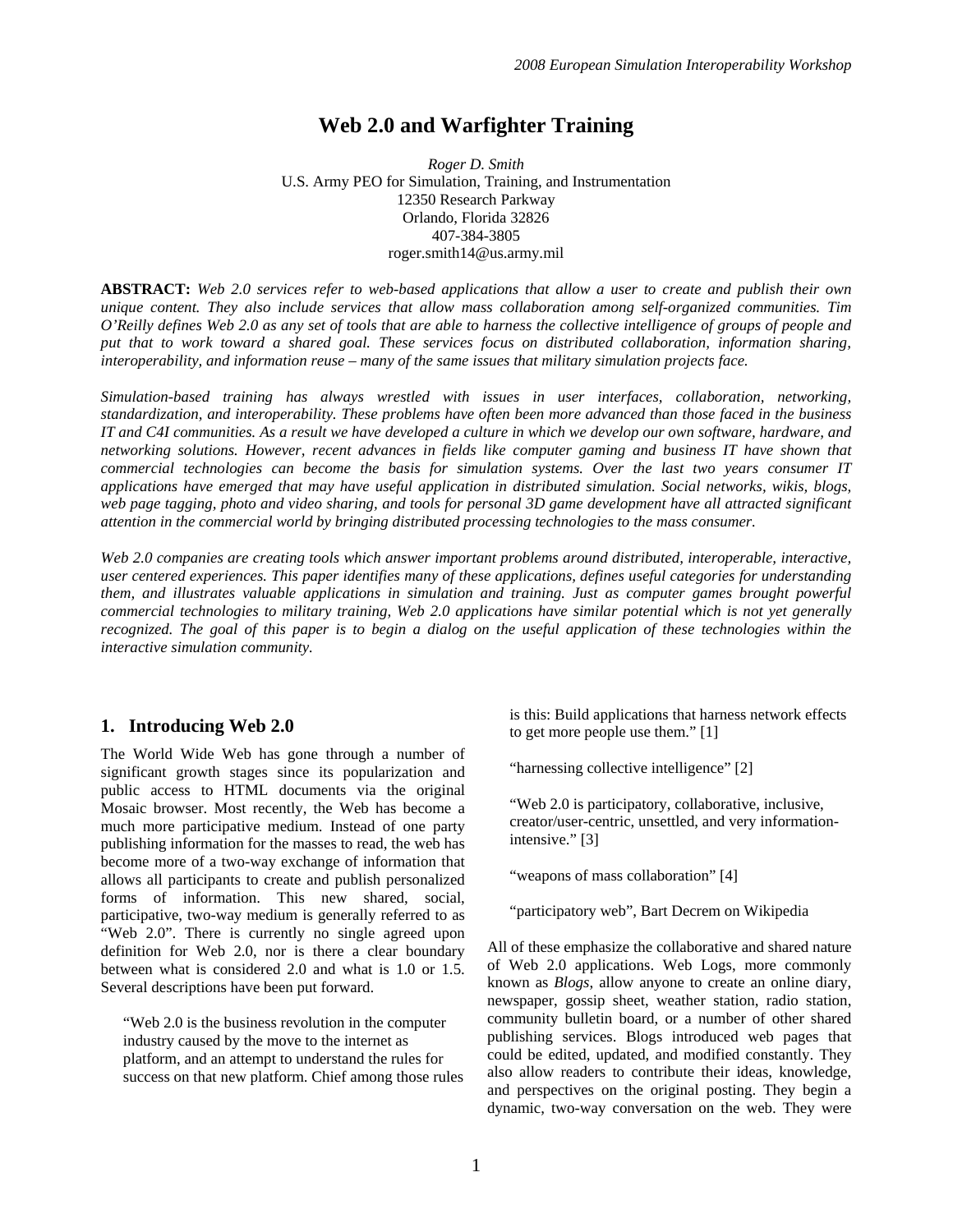| <b>Report Documentation Page</b>                                                                                                                                                                                                                                                                                                                                                                                                                                                                                                                                                                                                                                                                                                                                                                                                                                   |                                    |                              |                                                   | Form Approved<br>OMB No. 0704-0188                  |                           |
|--------------------------------------------------------------------------------------------------------------------------------------------------------------------------------------------------------------------------------------------------------------------------------------------------------------------------------------------------------------------------------------------------------------------------------------------------------------------------------------------------------------------------------------------------------------------------------------------------------------------------------------------------------------------------------------------------------------------------------------------------------------------------------------------------------------------------------------------------------------------|------------------------------------|------------------------------|---------------------------------------------------|-----------------------------------------------------|---------------------------|
| Public reporting burden for the collection of information is estimated to average 1 hour per response, including the time for reviewing instructions, searching existing data sources, gathering and<br>maintaining the data needed, and completing and reviewing the collection of information. Send comments regarding this burden estimate or any other aspect of this collection of information,<br>including suggestions for reducing this burden, to Washington Headquarters Services, Directorate for Information Operations and Reports, 1215 Jefferson Davis Highway, Suite 1204, Arlington<br>VA 22202-4302. Respondents should be aware that notwithstanding any other provision of law, no person shall be subject to a penalty for failing to comply with a collection of information if it<br>does not display a currently valid OMB control number. |                                    |                              |                                                   |                                                     |                           |
| 1. REPORT DATE<br>2008                                                                                                                                                                                                                                                                                                                                                                                                                                                                                                                                                                                                                                                                                                                                                                                                                                             |                                    | 2. REPORT TYPE               |                                                   | <b>3. DATES COVERED</b><br>00-00-2008 to 00-00-2008 |                           |
| <b>4. TITLE AND SUBTITLE</b>                                                                                                                                                                                                                                                                                                                                                                                                                                                                                                                                                                                                                                                                                                                                                                                                                                       |                                    |                              |                                                   | 5a. CONTRACT NUMBER                                 |                           |
| <b>Web 2.0 and Warfighter Training</b>                                                                                                                                                                                                                                                                                                                                                                                                                                                                                                                                                                                                                                                                                                                                                                                                                             |                                    |                              |                                                   | <b>5b. GRANT NUMBER</b>                             |                           |
|                                                                                                                                                                                                                                                                                                                                                                                                                                                                                                                                                                                                                                                                                                                                                                                                                                                                    |                                    |                              |                                                   | 5c. PROGRAM ELEMENT NUMBER                          |                           |
| 6. AUTHOR(S)                                                                                                                                                                                                                                                                                                                                                                                                                                                                                                                                                                                                                                                                                                                                                                                                                                                       |                                    |                              |                                                   | <b>5d. PROJECT NUMBER</b>                           |                           |
|                                                                                                                                                                                                                                                                                                                                                                                                                                                                                                                                                                                                                                                                                                                                                                                                                                                                    |                                    |                              |                                                   | 5e. TASK NUMBER                                     |                           |
|                                                                                                                                                                                                                                                                                                                                                                                                                                                                                                                                                                                                                                                                                                                                                                                                                                                                    |                                    |                              |                                                   | 5f. WORK UNIT NUMBER                                |                           |
| 7. PERFORMING ORGANIZATION NAME(S) AND ADDRESS(ES)<br>U.S. Army PEO for Simulation, Training, and Instrumentation, 12350<br><b>Research Parkway, Orlando, FL, 32826</b>                                                                                                                                                                                                                                                                                                                                                                                                                                                                                                                                                                                                                                                                                            |                                    |                              |                                                   | 8. PERFORMING ORGANIZATION<br><b>REPORT NUMBER</b>  |                           |
| 9. SPONSORING/MONITORING AGENCY NAME(S) AND ADDRESS(ES)                                                                                                                                                                                                                                                                                                                                                                                                                                                                                                                                                                                                                                                                                                                                                                                                            |                                    |                              |                                                   | 10. SPONSOR/MONITOR'S ACRONYM(S)                    |                           |
|                                                                                                                                                                                                                                                                                                                                                                                                                                                                                                                                                                                                                                                                                                                                                                                                                                                                    |                                    |                              |                                                   | 11. SPONSOR/MONITOR'S REPORT<br>NUMBER(S)           |                           |
| 12. DISTRIBUTION/AVAILABILITY STATEMENT<br>Approved for public release; distribution unlimited                                                                                                                                                                                                                                                                                                                                                                                                                                                                                                                                                                                                                                                                                                                                                                     |                                    |                              |                                                   |                                                     |                           |
| <b>13. SUPPLEMENTARY NOTES</b>                                                                                                                                                                                                                                                                                                                                                                                                                                                                                                                                                                                                                                                                                                                                                                                                                                     |                                    |                              |                                                   |                                                     |                           |
| 14. ABSTRACT                                                                                                                                                                                                                                                                                                                                                                                                                                                                                                                                                                                                                                                                                                                                                                                                                                                       |                                    |                              |                                                   |                                                     |                           |
| <b>15. SUBJECT TERMS</b>                                                                                                                                                                                                                                                                                                                                                                                                                                                                                                                                                                                                                                                                                                                                                                                                                                           |                                    |                              |                                                   |                                                     |                           |
| 16. SECURITY CLASSIFICATION OF:                                                                                                                                                                                                                                                                                                                                                                                                                                                                                                                                                                                                                                                                                                                                                                                                                                    | 17. LIMITATION OF                  | 18. NUMBER                   | 19a. NAME OF                                      |                                                     |                           |
| a. REPORT<br>unclassified                                                                                                                                                                                                                                                                                                                                                                                                                                                                                                                                                                                                                                                                                                                                                                                                                                          | <b>b. ABSTRACT</b><br>unclassified | c. THIS PAGE<br>unclassified | <b>ABSTRACT</b><br>Same as<br><b>Report (SAR)</b> | OF PAGES<br>8                                       | <b>RESPONSIBLE PERSON</b> |

**Standard Form 298 (Rev. 8-98)**<br>Prescribed by ANSI Std Z39-18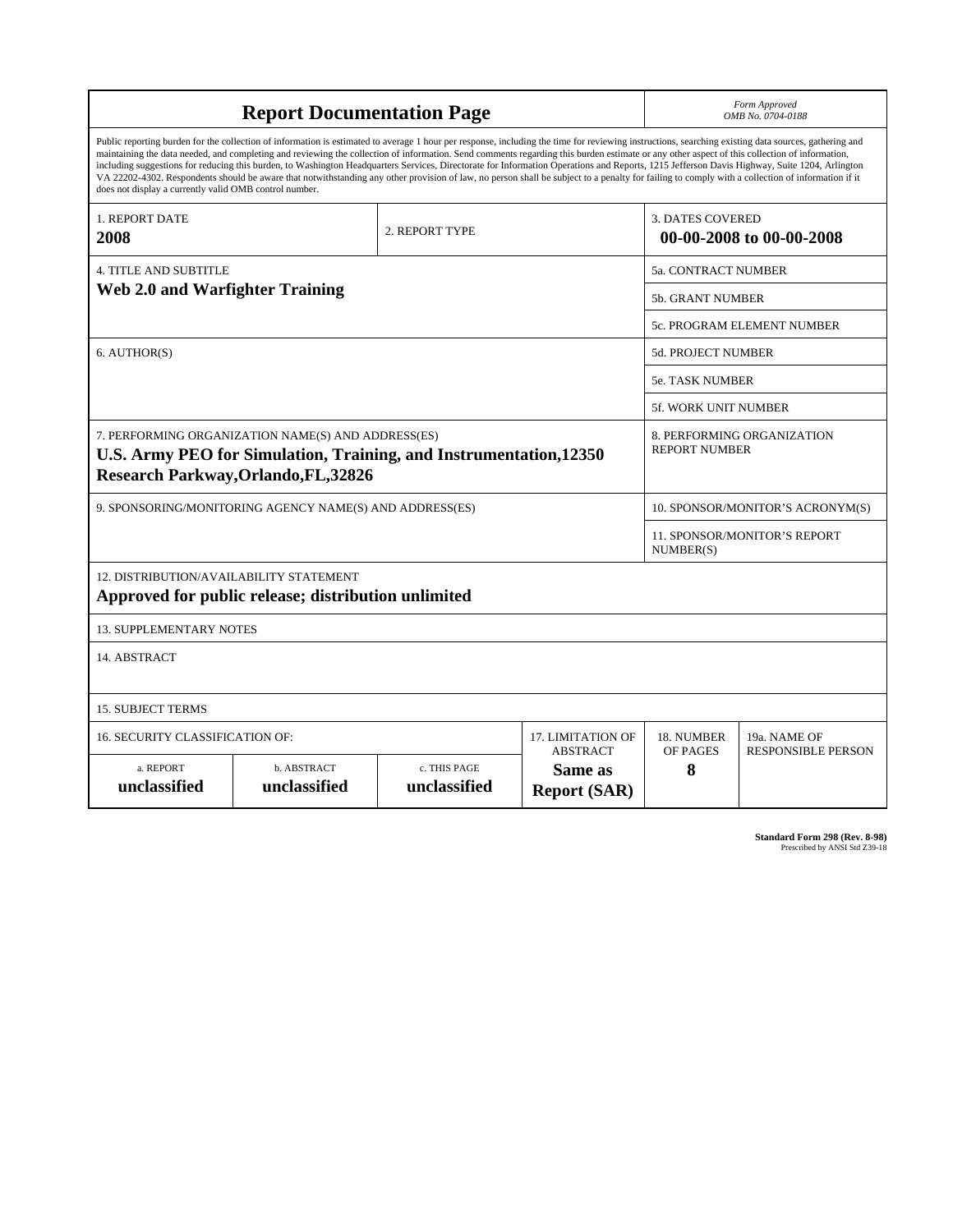presaged by bulletin boards, chat rooms, and list servers, but offered a degree of openness to the world and ease of use that led to their explosive adoption across the net. *Wiki's* take this openness one step further. Each posting or page does not have to originate from a site owner and is not necessarily controlled by a single author. Instead it levels the playing field, making all authors equal. Wikipedia has become the most widely recognized and widely used wiki with over nine million collaboratively created articles in 253 languages.

An exhaustive list of Web 2.0 applications is impossible. But at a Web 2.0 conference sponsored by O'Reilly Publishing, participants attempted to distill the core attributes of these services (Figure 1). A number of these services will be used in this paper as examples of powerful tools for military training and simulation. This paper does not attempt to define each of the services. For a complete understanding of each, see the references or visit the web site for the service and experience it first hand. Nearly all of them are open to the public and invite your participation free of charge. Also, in the world of search engines, there is no need for any author to provide explicit instructions for locating these services. Every reader can simply ask a search engine for directions to these services and receive reliable directions to the correct location.



**Figure 1. An attempt to define Web 2.0 through examples and big ideas that emerged from an O'Reilly Web 2.0 conference. [2]** 

Web 2.0 applications have been experimented with and adopted to some degree by one of the largest technology companies in the world, IBM. As they have used these, company leaders have come to an understanding of their power and their independence. One author from IBM maintains that, "This is not something you can force. By its very nature, social media are organic, bottom-driven and democratic. The users decide what technologies they want to use and how they want to use them. You must always remember – and respect – the fact that social media are social" [5].

Each application of Web 2.0 or social media also requires that sufficient numbers of people gravitate toward and contribute to the project. Henry Chesbrough has noticed that, "Open-oriented projects must compete for contributors – and most do not succeed in this competition. … On Source Forge, for example, one can find tens of thousands of projects that intend to use an open source method for software development. A casual visit to the site, however, reveals that a few dozen at most have received any significant support from individual software contributors" [6]. By their very nature some or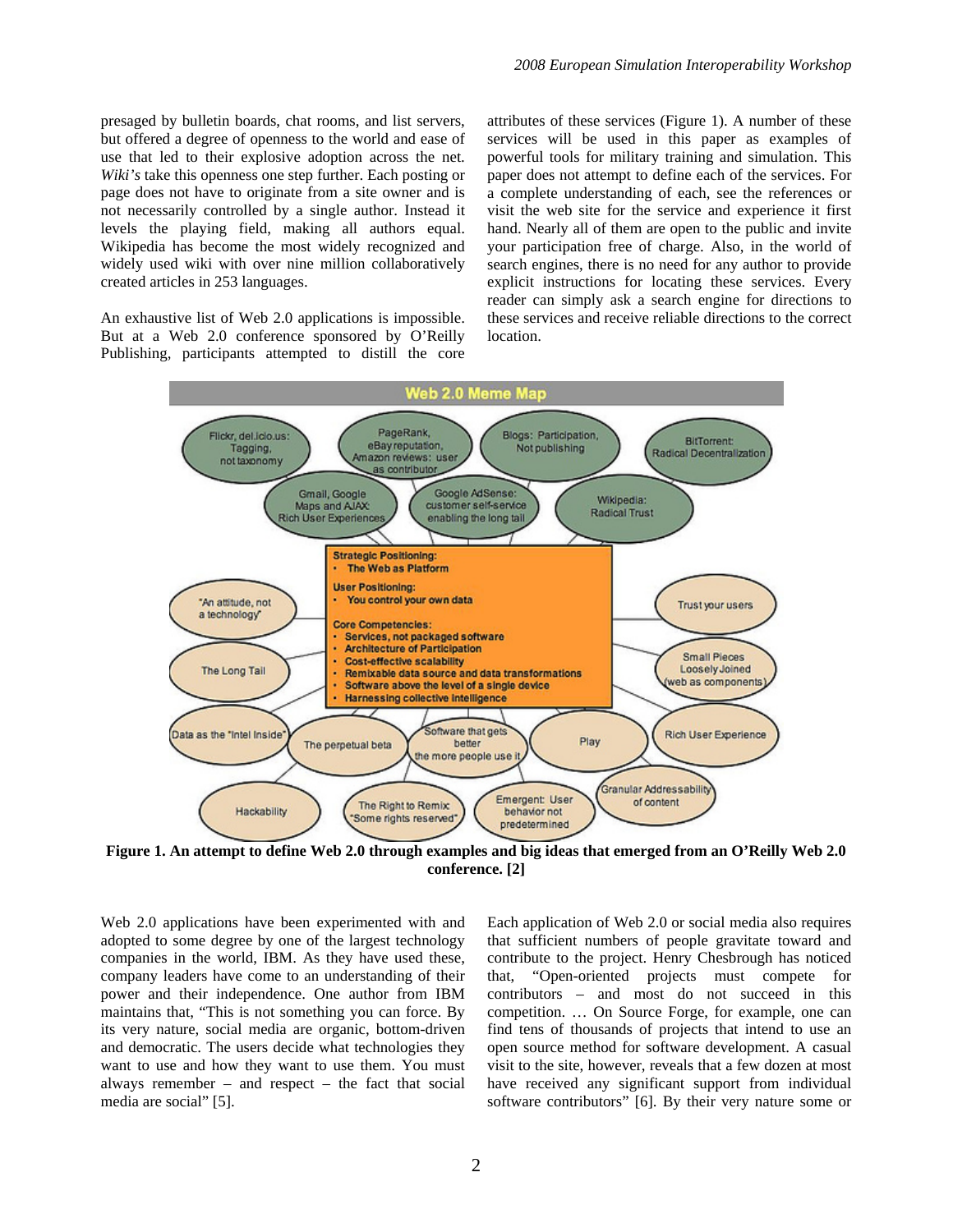many of these services will fail due to lack of interest and a shortage of contributed labor.

The power of these technologies lies in their ability to attract and support a community of interested users, and to transform themselves into a toolset that can empower communities to accomplish shared goals. Established commercial, government, and social organizations rely on both a command and control and a financial incentive model to accomplish their goals. Social media rely much more on the personal interests of the individual participants.

In this paper we will begin a discussion on how Web 2.0 or social media can be applied to the organization, creation, and execution of military training events. To our knowledge, such a discussion has not been undertaken before, so many of the ideas presented are nascent and are backed by few working applications or experiments. However, simulation-based training is social, interactive, adaptable in real-time, globally distributed, collaborative, and heavily reliant on digital data. It shares many characteristics with the new social media that have been labeled Web 2.0.

# **2. Center of Focus**

The value of creating tools that allow mass collaboration was given credence by James Surowiecki's book, *The Wisdom of Crowds*, in which he exposed the general populace to the idea that products and services emerging from the shared knowledge, skills, and experiences of a large user base are usually superior to those emerging from a single person or small group [7]. Those ideas have encouraged hundreds of entrepreneurs to create tools that foster this type of creativity. Recently, this has even extended to the writing of books which explore the power of collaboration. At least two books, Lessig's *Code v.2* [8] and Liebert's *We Are Smarter Than Me* [9] were the result of mass collaboration to create the main ideas for the book and to contribute pieces of content.

In our studies to understand Web 2.0 and how it can be used in military training, we have experimented with a large number of these services and made an attempt to categorize them and identify the core of their abilities. These categories are shown in Figure 2.



**Figure 2. Web 2.0 applications have unique areas of focus which create useful categories for grouping and understanding them.** 

The figure gives a layered and cleanly separated view of these tools. That is a simplification that is not necessarily characteristic of each service. We also expect each service which survives its initial launch to become more intertwined with and indistinguishable from the other surviving services. The figure is helpful in understanding

#### the variety that exists and lays the groundwork for their application to a specific domain in the next section.

### **2.1. Individual**

Many services are the expressions of a single individual. These allow individual users to take action and add their own unique contributions to the world. Social networks like *Facebook, MySpace,* and *LinkedIn* allow people to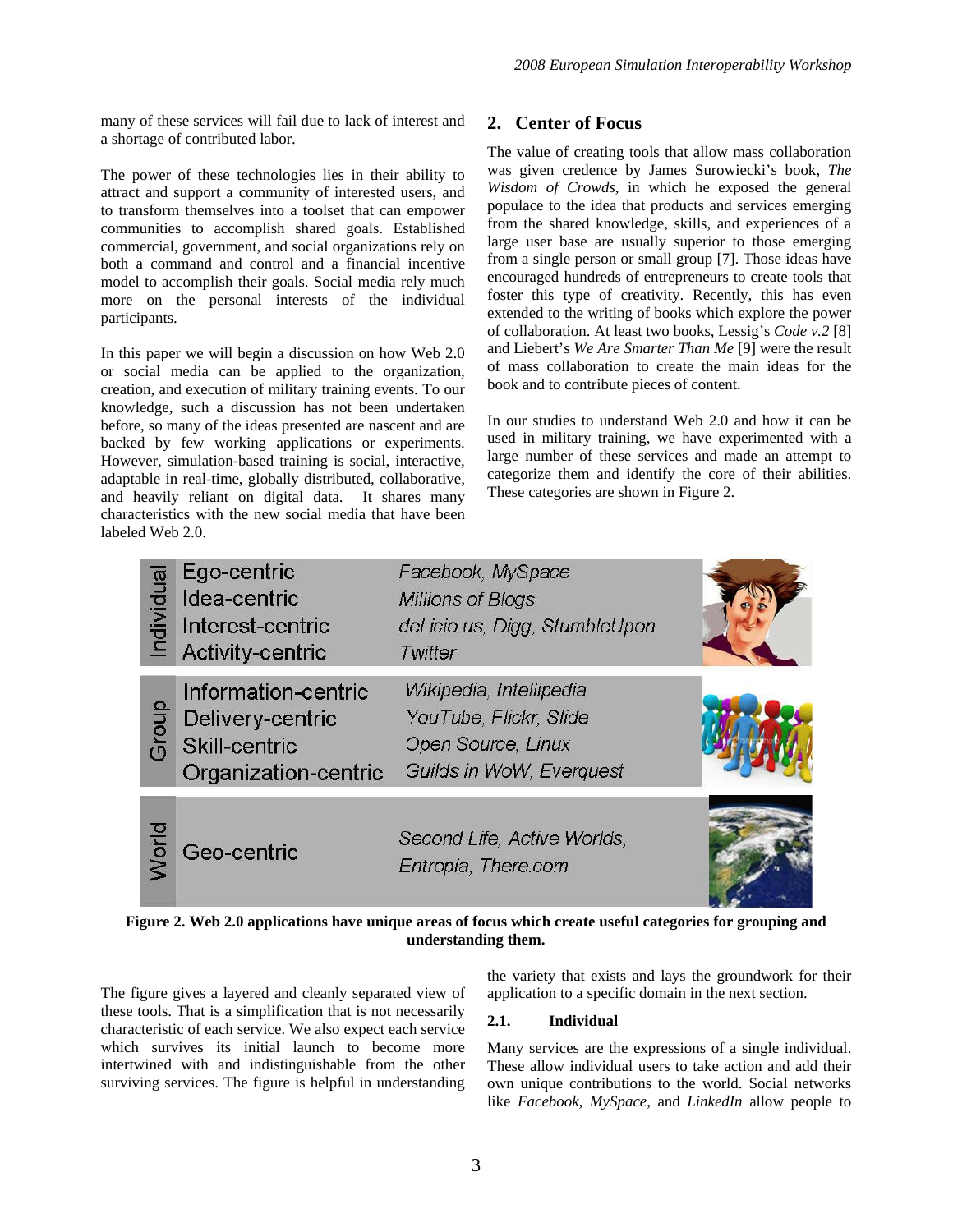express themselves, to explain who they are and share what they want the world to know or think about them. These are generally "ego-centric" services. *Blogs*, on the other hand allow a single author to express his or her ideas to the world. These ideas are not necessarily intended to be authoritative, universal, or binding beyond the author. *"del.icio.us", Digg,* and *StumbleUpon* allow millions of web surfers to make public their own interest in the web that they surf. The tags that are created do not carry the ideas of the tag author, but rather express the author's interest in content created by others. A recent addition to this group is *Twitter* which is very similar to a blog. But, rather than serving as a platform for expounding ideas, it might be described as a "micro-blog" which encourages the author/owner to post extremely short messages describing their immediately current activities. It is like a running stream of to-do list items that are being checked off. At the end of a single day a "twit" (a person who uses Twitter) may have posted a hundred tiny statements of their sequential activities.

#### **2.2. Group**

From individual creativity we step into information that is the collaboration of a group. *Wikipedia* creates articles that are centered on sharing information. The goal is to allow multiple authors to combine their knowledge to create a resource that is as reliable as a traditional encyclopedia that is created by a few selected experts. This service is said to be "information-centric". *YouTube*  and *Flickr* allow an author to post work that he or she has created completely offline and using different tools. These are all about delivery to a mass audience without the intervention of an editor or an approval filter. YouTube insures that videos of interest to people can remain accessible at all times. The traditional broadcast media (e.g. NBC, CBS, and ABC) have required that the audience watch an item when the networks determine that it will be available. YouTube breaks this limitation and makes all media available at all times. Flickr does the same for still photos. This is a delivery-centric model of social media. *Open Source* programming projects like Linux and its family of supporting applications, as well as numerous collaborative projects on sites like Source Forge, are focused on bringing together the skills of people who can contribute to a specific product. These tools are not about allowing free expression from all comers, but are about leveraging the skills of people who can make software better. *Massively Multiplayer Online Games* (MMOGs) like World of Warcraft, Everquest, and Ultima Online have evolved internal player guilds that attempt to create a traditional organizational structure from large numbers of independent players. Their goals are similar to traditional business and government organizations, to create entities that can accomplish more

by working together than any one player can accomplish alone. To some degree these organization-centric guilds have validated the importance of structure and bureaucracy in achieving larger goals.

#### **2.3. World**

Finally there are *Geo-centric services* which organize information and activities into the shape of a threedimensional world. These include projects like Second Life, Active Worlds, Entropia, There.com, and all of the MMOGs that each attract thousands or millions of players. These place information according to geography and require navigation that is spatial. In some circles these are not considered Web 2.0 services because they are not usually hosted on the web (not yet), but they are certainly a form of social media. Since this paper is focused on military training, which is generally very geo-centric these tools do provide valuable services for our domain.

# **3. Training Applications**

Now that we have shown a number of types of social media and shown how each focuses on a different form of information sharing, we can explore how these tools may be useful in a specific domain like military training and simulation. As we paint this picture, it is important to recognize that none of these tools was created specifically for this domain. Therefore, each offers some capabilities that are useful and other capabilities that do not fit our needs. The tools also provide overlapping capabilities and leave some holes in coverage of our domain. A seamless fit of the domain would require a custom application that is built specifically for this community and that is completely funded and maintained by this community. The advantage of applying publicly available and increasingly familiar tools like the Web 2.0 set is that the development, maintenance, and improvement costs can be shared with a larger community. This characteristic is one of the main reasons that IBM chose to put its corporate software development and deployment investments behind the Linux open source community rather than continuing to create its own custom and proprietary applications.

Military training has a five phase lifecycle as shown in Figure 3. We will examine each of these in turn. In this paper we refer to the use of Web 2.0 services that are on the open Internet. This is done to communicate the ideas clearly. Real military applications would generally requiring hosting these services on a private network that meets security constraints. Readers should not assume that these services can only exist on the open Internet.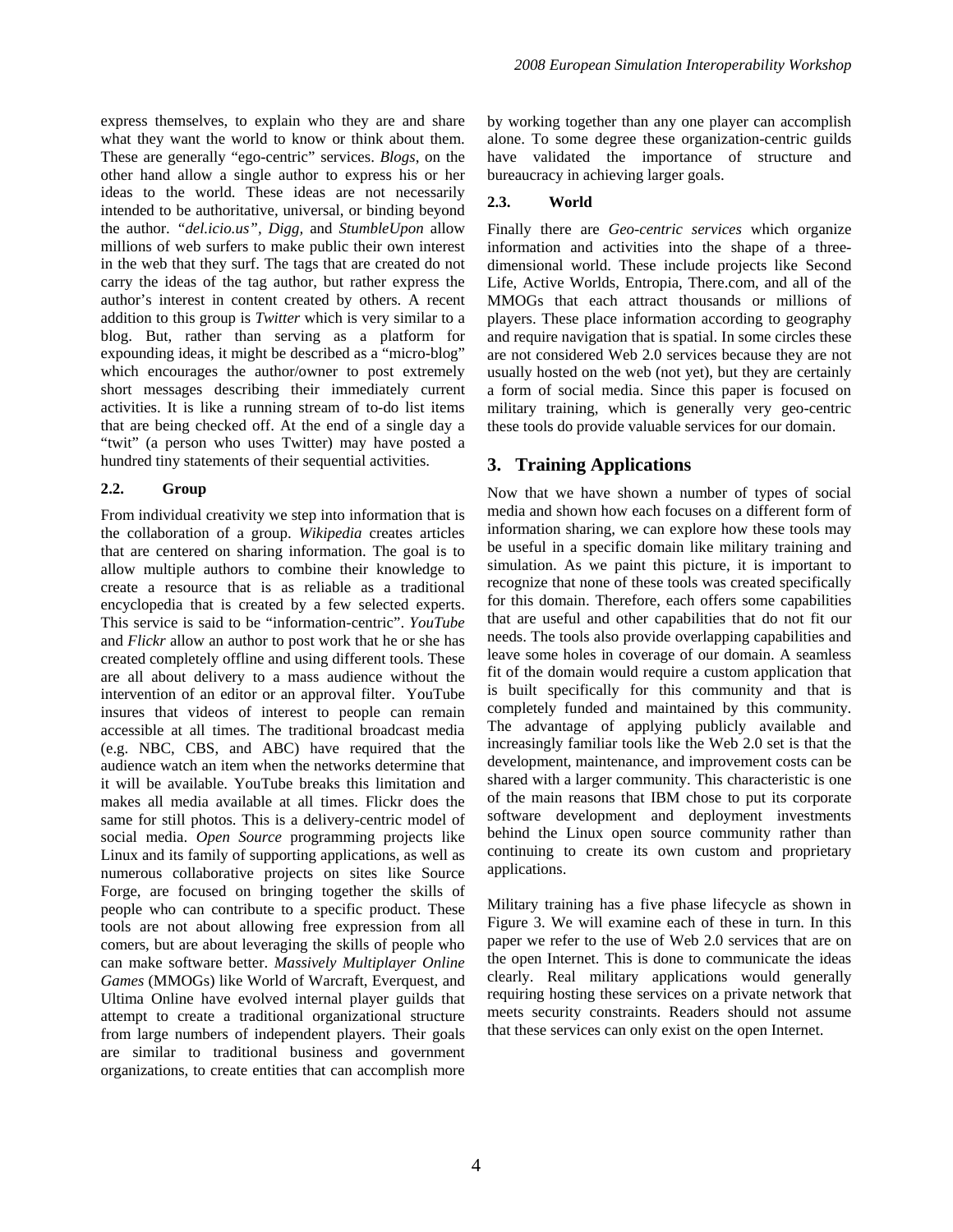

# **Operational Event Lifecycle**

**Figure 3. Web 2.0 applications can be applied across the simulation lifecycle.** 

### **3.1. Planning**

Events begin with a planning phase in which proponents define which military organizations will be trained; what facilities, equipment, and tools will be used; when the training will occur; what the objectives of the training will be; and how these objectives will be captured in a scenario. This work has traditionally been done through the use of numerous face-to-face meetings, teleconferences, presentations, white boarding, and the creation of a set of planning documents. It is facilitated through the ample use of the Microsoft Office tools and the exchange of documents via email. Teleconferences are used to reduce travel and to allow more frequent collaboration across teams that are geographically dispersed.

The obvious application of social media to this phase focuses on bringing together a distributed group of people, capturing the ideas of the group in a single set of documents, and coordinating the administrative information for the group. There have been a number of collaboration tools for group meetings including teleconferences, video teleconferences, Net Meeting, WebEx, Adobe Breeze, and others. Social media adds 3D virtual worlds to this mixture. While all of the earlier systems require the purchase, installation, and local administration of the communication tools, 3D worlds like Second Life, Active Worlds, and There.com can be accessed totally at the discretion of the user. At any time any given group can create new or access existing accounts in these worlds and walk into them for a meeting. They provide a virtual world for full-body avatar-to-avatar, rather than face-to-face meetings. Second Life also includes voice over IP and we expect it to become standard in other worlds in the future.

For the creation and exchange of shared documents, there are a number of options. A wiki allows a very wide group of users to contribute to and collaborate on a single copy of a document. This eliminates the process of emailing a single document around a group with the ever present risk of losing mark-ups or adding them to an older version of the document. Services like JotSpot, WikiSpaces, and PBWiki attempt to meet this need for collaborative editing of documents. Google has added to this with their online Google Docs that focus on providing formats that match those of the Microsoft Office suite – text, presentations, and spreadsheets [10].

For administration of group activities Blogs are useful for posting announcements, identifying new information, and scheduling meetings. Google also offers online shared Calendars that can be used for scheduling.

Most military operations, including training events, rely heavily on references to geographic information like the placement and movement of forces. One approach to this is through a Google Maps Mashup that allows users to place objects on the map and indicate a time for them to take an action. To our knowledge there is currently no collaborative tool of this type. Another approach would be to build up scenarios inside of a 3D world like Second Life. Again, the tools for doing this in a practical way are not available yet. Planned actions for the live and simulated entities in a training scenario could also be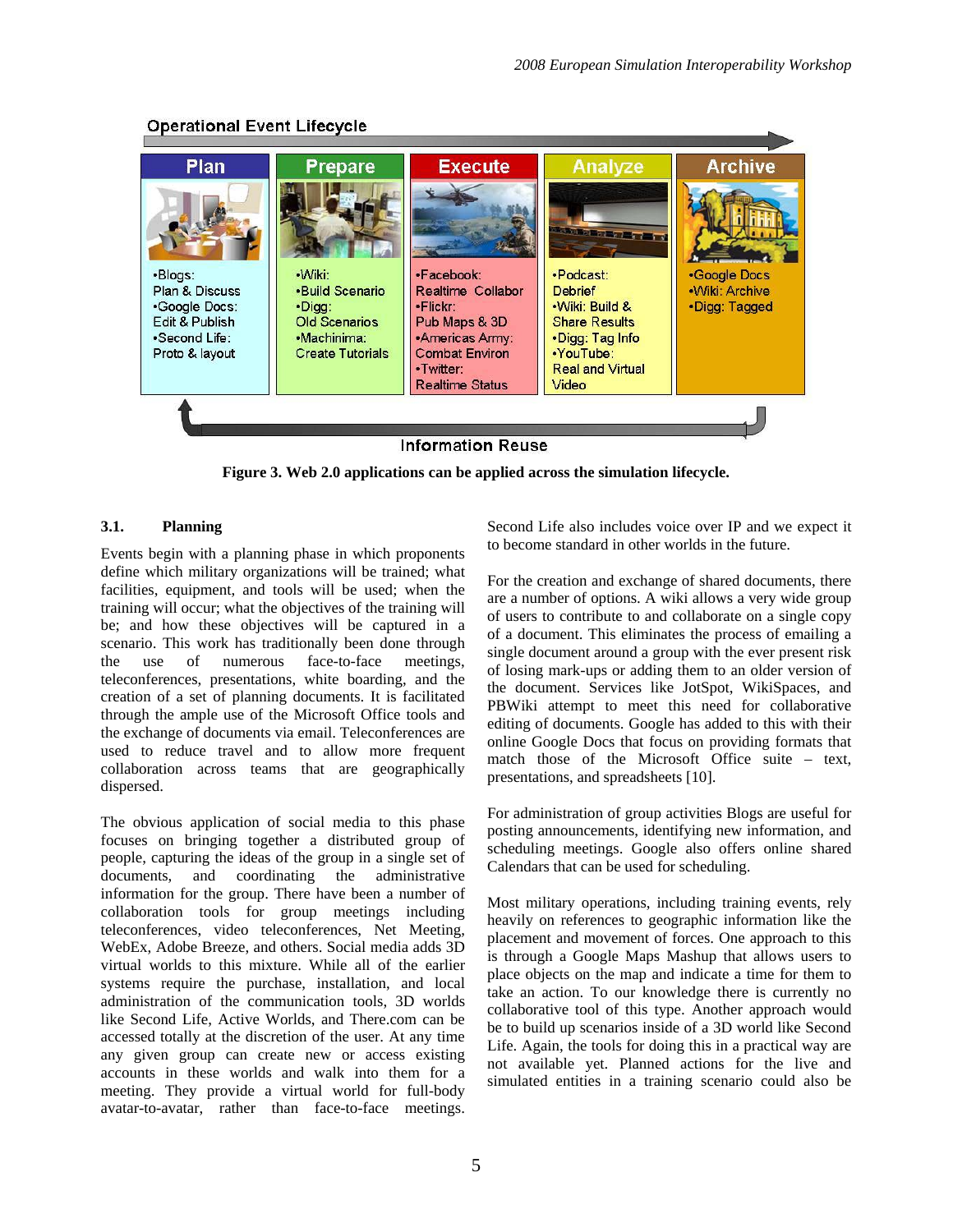scheduled on a Google Docs Calendar without the geographic links.

### **3.2. Preparation**

The preparation for a training event includes creating a scenario that identifies the real and simulated units that will participate, identifying the actions they will take, and the times at which those actions will occur. This requires the creation of lists and tables of data and the organization of units on a geographic map. This is traditionally done with spreadsheets, databases, paper maps, and specialized simulation tools.

This is an area in which existing Web 2.0 tools appear to be too immature to serve this domain. Shared Google spreadsheets and wiki pages can make contributions, but lack the ability to efficiently edit this information in a useful form. Online collaborative XML editors would be one valuable contribution. Online collaborative maps with drag-and-drop features along with links to external database files would be another. As we consider the process of creating a scenario database, it is clear that no one tool would be sufficient for the job. It would require integrating the capabilities of a map display, scheduling tool, and database at a minimum. This is one reason that we speculated that Web 2.0 tools which survive will begin to integrate and merge with each other. We suspect that other domains have similarly complex problems which could be addressed with richer tools.

### **3.3. Execution**

The actual execution of a training event usually involves custom created military simulation applications. Second Life and Active Worlds provide similar 3D environments, but lack the extensive set of models which control the actions of the units/avatars and the scheduling mechanisms that keep everything synchronized. However, a number of computer games provide most of these same services. Games like Americas Army, World of Warcraft, and Everquest provide shared 3D worlds with models that represent the physics of object movement, weapon exchange, the consumption of supplies and hundreds of other operations. Two-dimensional, map-based games have been much less popular in the commercial market, so there are few remaining examples of these. But in many cases, this is just a simplified view into the same world that is modeled in 3D.

Potentially an MMOG could be created which adheres to the physical and behavioral reality of the world and provides an "always on" environment in which to execute training, something like World of Warcraft, but focused on the military training customer. There have been a number of partial explorations in this direction, but nothing near a complete system has been created to our knowledge.

#### **3.4. Analyze**

Military training events generate a lot of data describing the performance of the units under training. This data is collected in the form of the network data stream, specific data items from within the applications, and image captures of the maps at key points. The information is usually stored as records in database applications or to custom-formatted files. As mentioned above, we are not aware of collaborative, online database tools for recording this type of information. But it can certainly be streamed into a traditional database which is accessible by tools like Google Maps, Google Earth, and Google Docs. These would allow the display of geographic information in 3D and 2D forms, as well as displaying sequences of map images. The animated screens of the map tools could be captured as MP3 or AVI files which could be posted and shared via YouTube and screenshots could be distributed via Flickr.

Analyzed data is usually displayed in the form of graphs and charts, something that can be done in a shared collaborative manner with Google Docs spreadsheets. The data posted can be formatted according to the needs of those who are using it.

### **3.5. Archive**

A large exercise can generate many gigabytes of data from all of the phases described above. This information may exceed the capacities of some of the collaborative tools. For archival purposes the information could be streamed off to a service like Amazon's Simple Storage Service (S3) where a gigabyte can currently be rented for a dollar a month, and prices are expected to drop significantly in the future.

Wikis can be used to capture summaries of the event which can be reviewed by anyone. These may serve as the central focus point from which pointers lead to videos on YouTube, photos on Flickr, charts and documents in Google Docs, and computer data archives in Amazon S3.

### **3.6. More**

The quick summary of the exercise lifecycle provides some of the most obvious applications of Web 2.0 services. But, these events are filled with dozens of support activities which could make use of the services as well. For example, YouTube could be used to distribute videos that familiarize the training audience with their mission and objective, or that give instructions on how to use specific pieces of equipment.

Twitter could be used as a monitoring system for the status of computers on the network, being updated through a software API rather than from a human-facing GUI.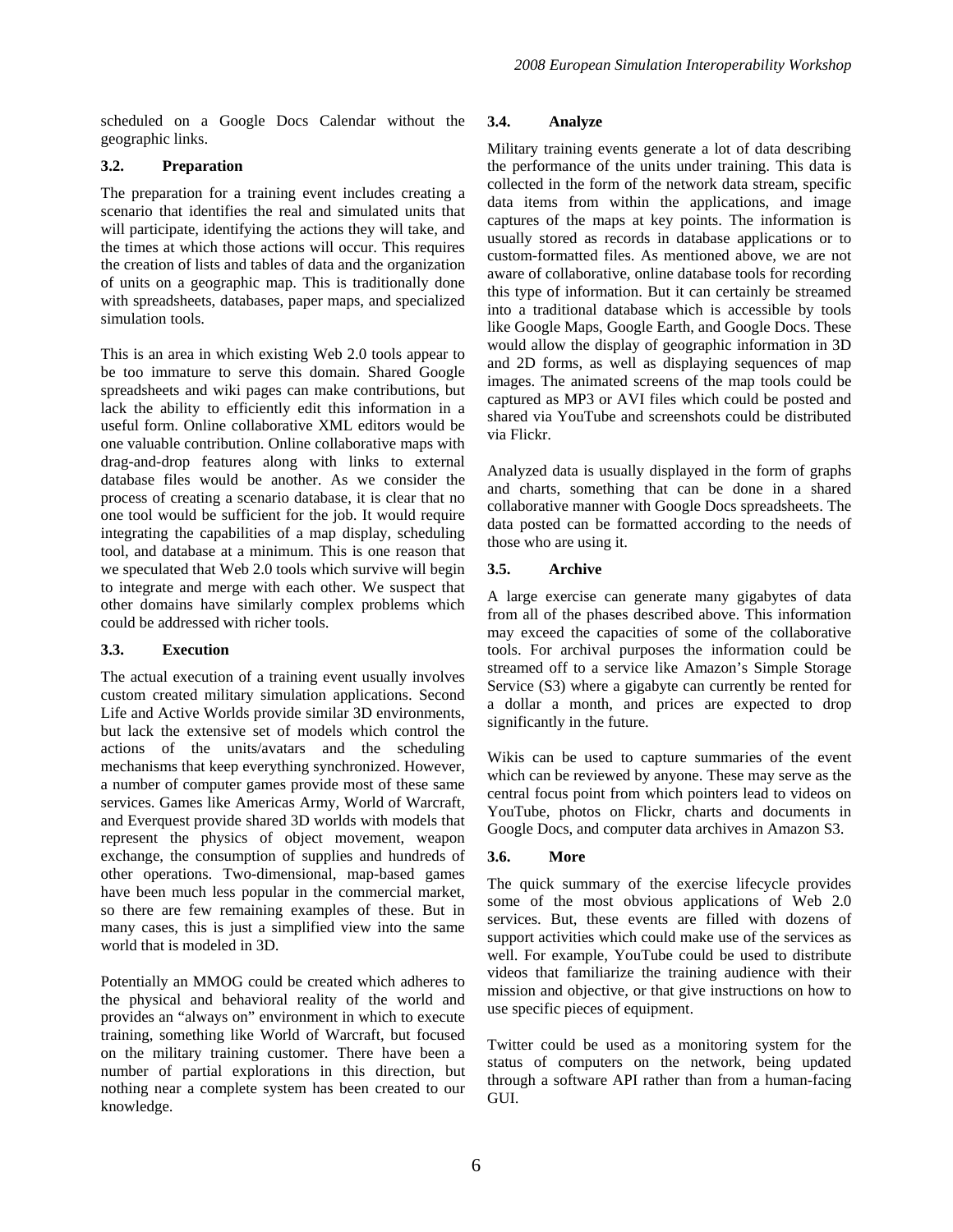Any part of the data can be tagged with the del.icio.us or Digg services to allow participants to identify information that they find particularly useful. As with Internet web pages, these tags serve as votes for the most valuable data in the archives.

### **4. Mapping and Virtual Worlds 2.0**

Since this paper focuses on the military training domain, the application of geo-centric tools is particularly important. Traditionally, military systems of all types have created custom mapping applications and 3D rending solutions. In recent years several commercial products have emerged which are targeted at military users, and are now being adopted across multiple projects or products. However, there has been little or no use of consumer mapping and rending services like Google Maps and Earth, Second Life, Active Worlds, Entropia, OLIVE, and Multiverse.

An examination of these tools reveals that there are some truly useful capabilities which could be applied to military problems. Figure 4 provides a few examples of these capabilities. Google Maps, Flash, and Shockwave all bring the advantage of working within a web browser. They do not require the installation of map-specific applications and have the ability to stream background maps from a remote server. If these web-based and virtual world tools had the ability for multiple users to create and insert objects into the world in real-time, they may be able to displace the current family of custom mapping and scene graph tools.



**Figure 4. Military mapping tools have traditionally been custom applications. But a number of web-based or commercial solutions are available in this area.** 

### **5. Conclusion**

Web 2.0 social media services have attracted a significant amount of investment money and advertising revenues. Like many computer and Internet businesses before them, this money has allowed them to create powerful and useful products. Previous generations of business leaders

have been accustomed to high technology coming from "serious businesses" like defense, space, manufacturing, and construction. But more recently, the cutting edge of software technologies has been coming from consumer and entertainment focused industries like computer games, video over IP, and social media.